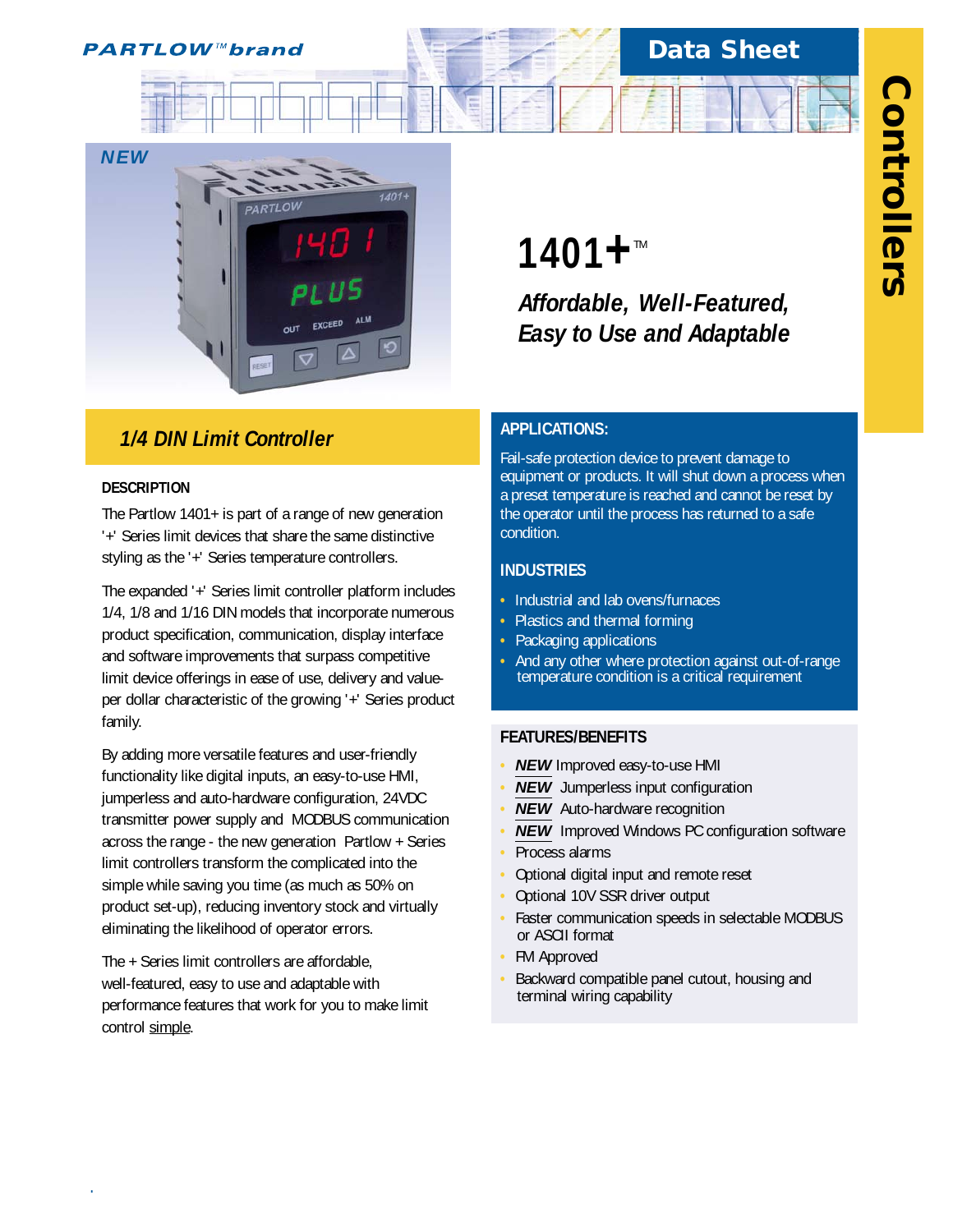# **Controllers Controllers**

#### **PARTLOW™brand**

# *1/4 DIN Limit Controller*

### **SPECIFICATIONS\***

#### **STANDARD FEATURES**

4 per second input sample rate Universal input

- **NEW** Improved HMI, 4 button operation, dual 4-digit LED display
- **NEW** Plug-in output modules install just the function needed
- **NEW** Jumperless input configuration
- **NEW** Auto-detection of installed output modules

**NEW** Improved PC configuration software Process alarms

**Construction/Enclosure:** Rugged ABS Plastic housing

#### **ENVIRONMENTAL CHARACTERISTICS**

**Operating Temp:** 32° to 131°F (0° to 55°C) **Storage Temp:** -4° to 176°F (-20° to 80°C) **Humidity:** 20% to 95% non-condensing RH

#### **ELECTRICAL**

**Supply Voltage:** 100-240V, 50/60Hz, Optional 20-48VAC 50/60Hz or 22-65VDC **Power Consumption:** 5W / 7.5 VA Maximum

#### **INPUTS**

**T/C's:** J, T, K, L, N, B, R, S, C; Pt Rh20% vs. Pt 40% Rh

**RTD:** 3-wire, PT100

**DC Linear (Scalable –1999 to +9999)**

**Volts:** 0-5V, 1-5V, 0-10V, 2-10V

**DC milliamps:** 0-20mA or 4-20mA **DC millivolts:** 0-50mV, 10-50mV

#### **OUTPUTS**

Output 1 (limit relay) fixed; outputs 2 and 3 (alarm relay) are user-selectable and customized based on desired application; choose from the following output types

- **Max # of Outputs:** 3 for alarm, 24 VDC transmitter power supply or retransmit of process value/limit trip setpoint
- **Limit Relay:** SPDT; 240VAC 5A resistive; Lifetime >100,000 operations at rated voltage/current
- **Alarm Relay:** Optional SPDT; 240VAC 2A resistive; Lifetime >500,000 operations at rated voltage/current

#### **OUTPUTS (cont'd)**

**SSR Drive:** Optional drive capability: >10 VDC nominal into 500 ohm minimum

1401+™

- **DC Linear:** Optional 0-20mA, 4-20mA into 500 ohm max; 0-10V, 1-5V, 2-10V, 0-5V into 500 ohm min; Outputs have 2% over/under drive applied; Accuracy +-0.25% (mA into 250 ohm load, V into 2k ohm load); degrading linearity to +-0.5% for increasing burden to specified limits
- **Triac:** Optional 0.01 to 1A AC, 20 to 280Vrms, 47-63 Hz (Limit 2)
- **Transmitter Power Supply:** Optional 24 VDC (Limit 1)

#### **OUTPUT FUNCTIONS**

**Process Alarm:** (reverse or direct) **Modes (Alarm 1 and 2):** High/Low, Band, Deviation, logical OR/AND

**Retransmit:** Process value or limit setpoint

#### **ELECTRICAL PERFORMANCE**

- **Accuracy:** ± 0.1% of input range ±1 LSD (T/C CJC better than 1 degree C)
- **Input sample rate:** 4 per second, 14 bit resolution
- **Impedance:** >10M ohm for the thermocouple and mV ranges, 47k ohm for V ranges and 5 ohm for mA ranges
- **Sensor Break Detection:** <2 seconds (except zero based DC ranges), limit output opens, low alarms activate for RTD, mA or V ranges

#### **COMMUNICATIONS INTERFACE**

- **User-selectable:** 2-wire, RS-485 serial communications option with choice of Modbus RTU or ASCII protocol; 1200 to 19200 baud
- **PC Configuration:** Offline configuration from serial port to dedicated configuration socket (comms option not required)

#### **RATINGS/AGENCY APPROVALS**

**Conformance:** FM, CE, UR, cUR UL File # 67237 **Safety:** EN61010 **EMC:** EN61326

\* Specifications are for base models with standard features only unless otherwise noted. Specifications subject to change without notice in accordance with our DBS policy of continuous improvement. All product and brand names are trademarks of their respective owners. All rights reserved.

Partlow™ brand and 1401+™ are trademarks of Danaher Industrial Controls Group. All rights reserved.

© 2004 DICG Corp.

Partlow Brand 1401+ Data Sheet (11/04)

#### **PROTECTION**

*Affordable, Well-Featured, Easy to Use and Adaptable*

> IEC IP66 (NEMA 4X) front panel IEC IP20 (behind the panel protection)

#### **PHYSICAL DIMENSIONS**

**Panel Cutout:** 3.62" x 3.62" (92mm x 92mm) **Height:** 3.78" (96mm) **Width:** 3.78" (96mm) **Depth:** 3.93" (100mm) **Weight:** 0.46 lbs (0.21 kg) **Mounting:** Plug in panel with fixing strap

#### **OPTIONS/ACCESSORIES**

**Digital Input 1 (Optional):** remote reset **NEW** Faster RS-485 serial communication speeds and user-selectable (Modbus or ASCII) option **NEW** 24VDC transmitter power supply option **Choice of Led colors:** red/red, red/green, green/red, green/green 10VDC SSR Drive output

#### **WARRANTY**

3 Years